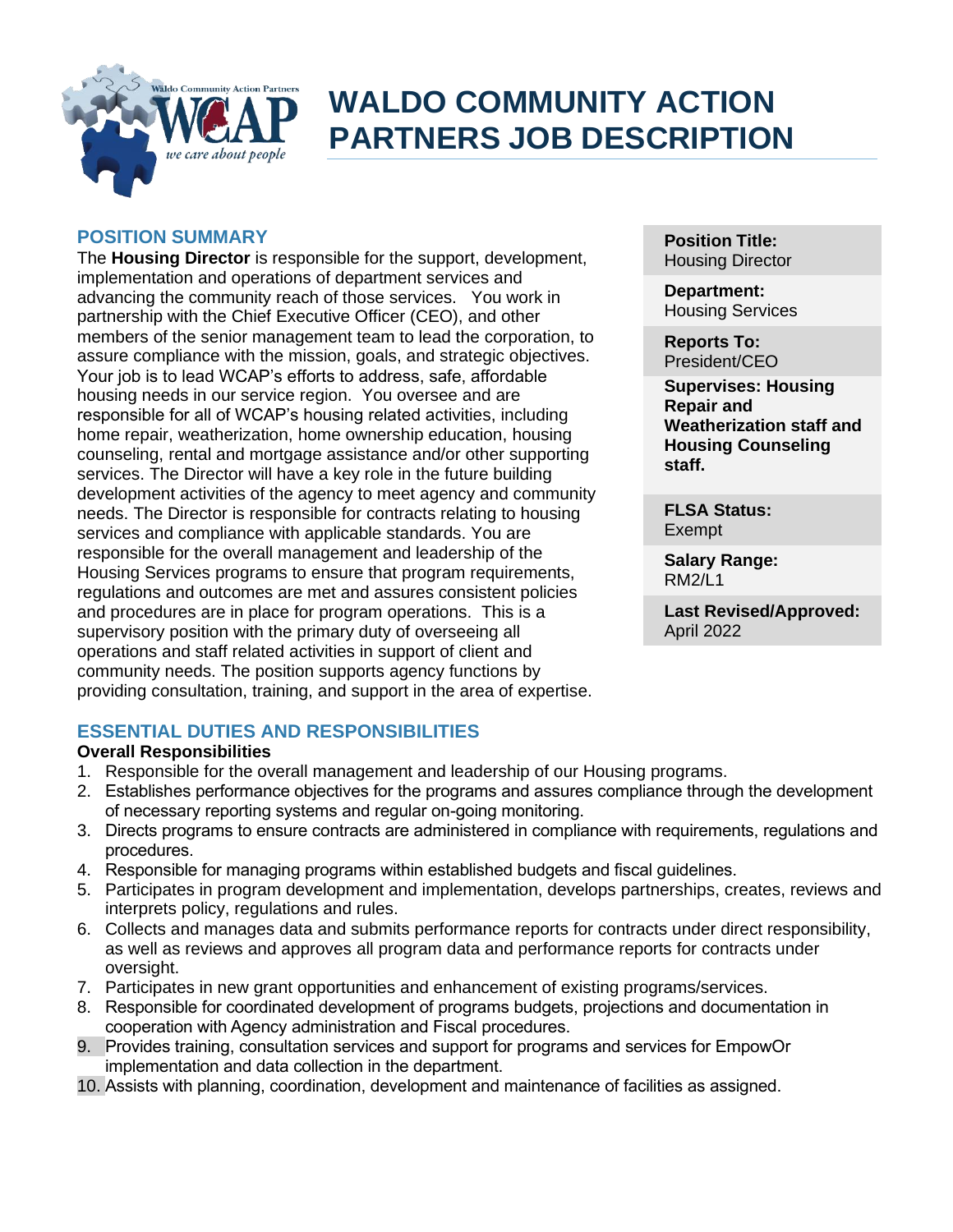#### **Internal coordination and collaboration**

- 1. Responsible for assigned interagency projects that offer coordinated services for the benefit of residents with low incomes.
- 2. Collaborates with other departments on agency-wide initiatives.
- 3. Initiates and develops funding for new programs in conjunction with the CEO and leadership team which meet the demonstrated needs of the community and clients.
- 4. Facilitates and Coordinates the implementation of EmpowOr for the Organization.

#### **Program Administration and Services**

- 1. Develop solutions for WCAP to respond to identified Housing needs independently or with local partners
- 2. Identifies resources necessary to implement the solutions.
- 3. Works with HUD, Maine Housing, the Department of Economic and Community Development and other program sponsors to implement/operate housing related programs in our region.
- 4. Oversees and Supports Housing Program staff.
- 5. Manages Program Resources to meet client and community needs.
- 6. Comply with applicable laws, rules, regulations and grant/contract terms
- 7. Ensure proper documentation of all transactions, client eligibility, etc. as required by internal policies and procedures or external terms and conditions of funding requirements.
- 8. Maintain/develop positive public relations in community and with funding sources.
- 9. Participate in internal and external meetings which will advance WCAP's standing in the affordable housing arena.
- 10. Respond to client complaints/concerns

#### **Contract Management and Administration**

- 1. Prepares and submits program reports as required by all funding sources.
- 2. Prepares and negotiates program budgets, work plans, contracts, proposals and narratives.
- 3. Maintains requirements of all Housing Program contracts.
- 4. Submits contract reports and other required materials as required.
- 5. Attends and participates in Housing Council meetings.

#### **Administration**

- 1. Attends Board meetings as requested by the CEO and any assigned Board Committee meetings.
- 2. Attends and participates in Leadership Team meetings.
- 3. Supports regular team departmental meetings.
- 4. Coordinates and participates on interdepartmental meetings as assigned by the CEO.

#### **Community Engagement and Outreach**

- 1. Supports departmental programs by conducting community outreach efforts at community events and with local partners throughout the year to identify Housing needs and resources.
- 2. Acts as a key liaison with other community organizations, municipalities and committees to promote the agency and services.
- 3. Assists the CEO in establishment and maintenance of positive relations with community and civic leaders, and key personnel at grantor agencies.

#### **Personnel Management**

- 1. Manages personnel actions, hiring, supervising, and evaluation of department staff.
- 2. Manages personnel in accordance with applicable laws, rules, regulations and WCAP policies, protocols, practices and procedures.
- 3. Provides for individual and ream meeting to address program and staff needs.
- 4. Oversees appropriate training and/or professional staff development for direct reports.
- 5. Designs and implements agency staff training and technical assistance as needed.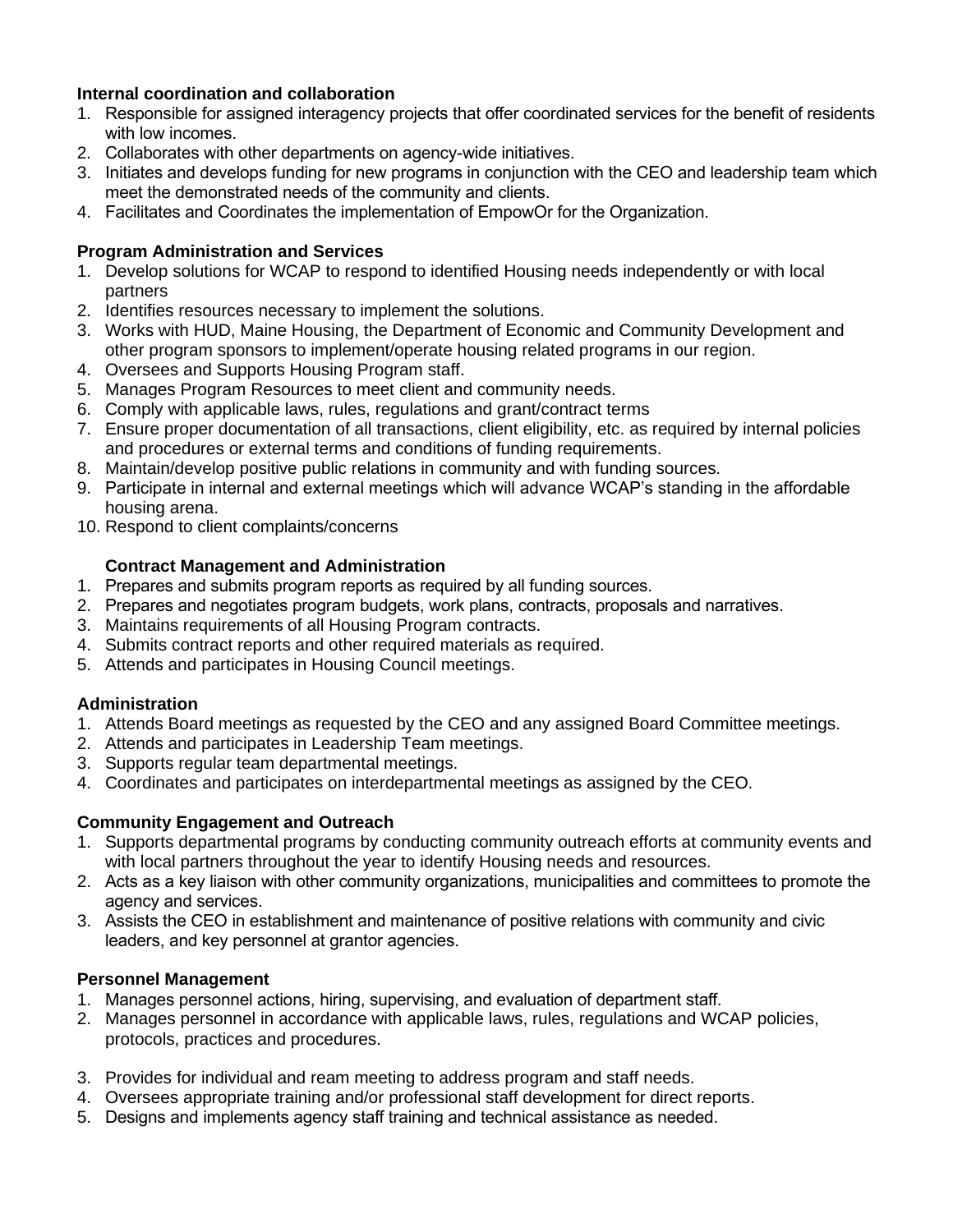#### **Fiscal Management**

- 1. Operates all assigned activities within the Board approved budgetary constraints.
- 2. Follows Agency financial policies, practices and procedures.
- 3. Develops operating and capital budgets based on Agency requirements in collaboration with the CFO.
- 4. Monitors monthly expenditures, analyzes variation from projections and initiates corrective actions as indicated and appropriate; reports analysis and actions to the CFO.
- 5. Communicates budget information to staff and engages them in containing costs and eliminating waste.
- 6. Maintains an inventory of all program equipment.

#### **Professional Development:**

- 1. Keeps current with Federal, State and Local regulations governing all aspects relevant to this position.
- 2. Participates in required trainings, meetings and professional development activities.

#### **Leadership & Teamwork**

- 1. Collaborates with all partner agencies to assure effective communication processes across agencies.
- 2. Adheres to the policies in the use of computer technology and all tele-communication devices.

#### **Safety and Wellness**

- 1. Actively promotes safety and accident prevention within the workplace.
- 2. Reports any unsafe conditions, incidents and/or accidents immediately.

#### **Non-Essential Duties and Responsibilities:**

1. Performs additional duties as assigned to assure corporate success.

## **GENERAL EXPECTATIONS**

- Be committed to the Agency's Mission, Vision and Values.
- Maintain adequate knowledge of all WCAP programs in order to make referrals to other programs beneficial to the client, his/her family or friends.
- Maintain professional boundaries with all current, past, and prospective clients.
- Maintain confidentiality of clients, staff, and internal business information.
- Present professional and positive image as a representative of WCAP.
- Follow established policies and procedures and comply with all safety requirements.
- Communicate proactively with the supervisor regarding work flow, problems, suggestions, etc.
- Seek out and attend relevant professional development conferences, seminars, workshops, and other activities related to all aspects of this position. Participate in all Pre-Service and In-Service training and professional development activities as required by the position. Participate in other local and state level meetings related to all aspects of this position.
- Attend team and staff meetings as scheduled.
- Contribute to a positive, team-oriented work environment.
- Be punctual for scheduled work and use time appropriately.
- Perform required amount of work in a timely fashion with a minimum of errors. Meet deadlines.

#### **PHYSICAL REQUIREMENTS**

*The physical requirements described here are representative of those that must be met by the Incumbent to successfully perform the essential functions of this job. Reasonable accommodations may be made to enable individuals with disabilities to perform the essential functions.*

While performing the duties of this job, the employee is frequently required to use hands to finger, handle or feel; sit and talk or hear, including on the telephone; and occasionally required to stand, walk, reach with hands and arms, climb or balance, stoop, kneel, crouch, crawl, and climb ladders, in order to inspect all areas of building systems, such as attics, cellars, and crawl spaces. The employee must occasionally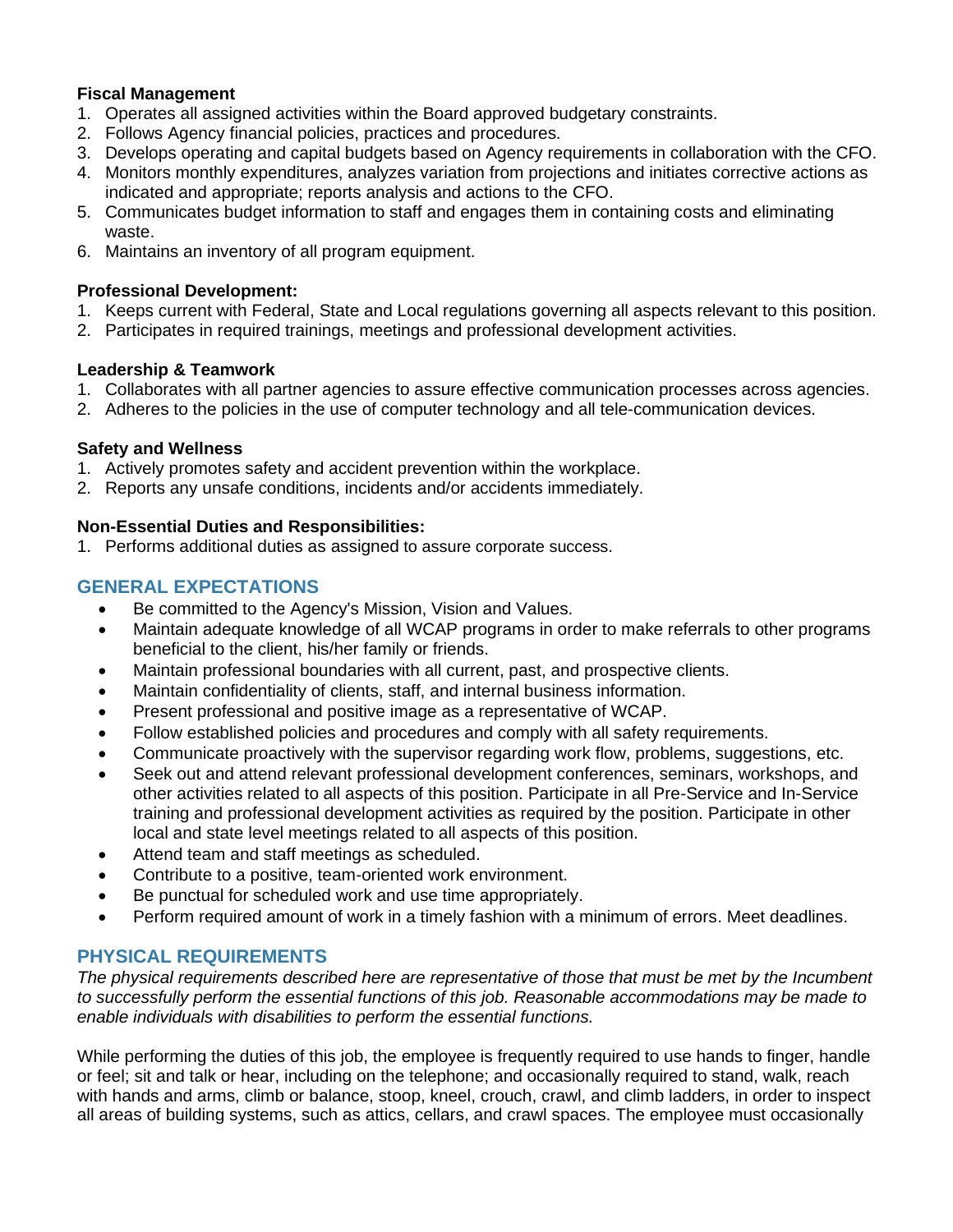lift and move up to 40 pounds. Specific vision abilities required by this job include close vision, distance vision, color vision, peripheral vision, and ability to adjust focus.

#### **WORK ENVIRONMENT**

*The work environment characteristics described here are representative of those the incumbent encounters while performing the essential functions of this job. Reasonable accommodations may be made to enable individuals with disabilities to perform the essential functions.* 

Work is performed in both office settings and community settings including a variety of home settings. Occasionally encounters unsanitary conditions in community settings including client homes. Noise level ranges from quiet to moderate. Assigned work may require travel within the local or neighboring communities. This position is a full-time salaried position that typically works normal daytime schedule. However, evening and weekend time may be required to meet program and/or organizational needs.

## **QUALIFICATIONS NEEDED FOR POSITION**

#### **General Requirements:**

- Ability to meet WCAP background clearance requirements.
- Must have adequate transportation, a valid driver's license and meet and maintain WCAP's insurance requirements

#### **Experience and Skill Requirements:**

The following experience and skills are considered essential:

- At least five years of training and experience in the building trades, Community Development, or Social Services related to housing or other demonstrably relevant work experience with increasing responsibility. 7 years preferred.
- Three years of successful supervisory experience and responsibility.
- Experience in housing development and or construction management, including basic knowledge of project cost control and record keeping preferred.
- Experience in management, administration of human service programs, housing development, program and budget development, and financial management.
- Knowledge of and ability to interpret and implement State and Federal regulations.
- Must have excellent oral and written communication skills including the ability to communicate effectively with clients and community partners.
- Must have the ability to work and communicate effectively with all levels of staff, funding sources and the public at large.
- Experience in nonprofit management
- Excellent organizational/time management skills.
- Abilities to conceptualize, propose, and implement new programming.
- Performance and results-oriented with ability to understand the broad picture and an analytical approach to problem solving.
- Ability to set priorities and manage multiple and diverse projects simultaneously.
- Demonstrated leadership, team building and human relations skills.
- Demonstrated ability to work with computers and related software including word processing, spreadsheet applications required. Experience with database applications preferred.
- Grant writing experience preferred.
- Exceptional decision making and problem resolution skills.
- Self-motivated and able to work with minimum supervision.
- Ability to comprehend and interpret rules, regulations and procedures.
- Proficient in the use of Microsoft Word, Excel and Outlook, and other specialized software specific to the position.